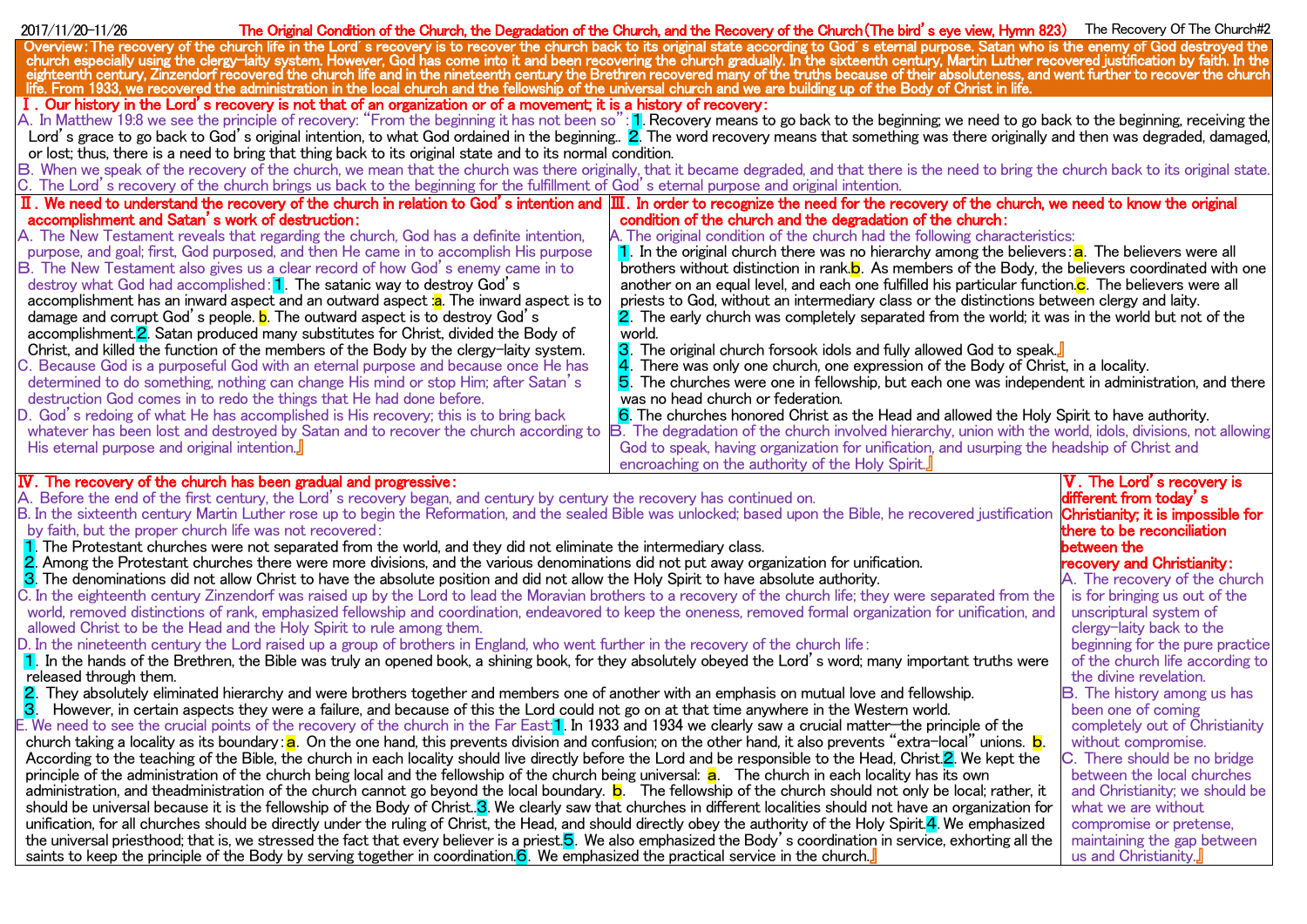Eph.3:10 In order that now to the rulers and the authorities in the heavenlies the multifarious wisdom of God might be made known through the church,11 According to the eternal purpose which He made in Christ Jesus our Lord,

Day 2:Rom.12:4 For just as in one body we have many members, and all the members do not have the same function,

Matt.23:8 But you, do not be called Rabbi, for One is your Teacher, and you are all brothers.

Rom.12:2 And do not be fashioned according to this age, but be transformed by the renewing of the mind that you may prove what the will of God is, that which is good and well pleasing and perfect.

Day 3:1 Cor.1:2 To the church of God which is in Corinth, to those who have been sanctified in Christ Jesus, the called saints, with all those who call upon the name of our Lord Jesus Christ in every place, who is theirs and ours:

Acts13:1 Now there were in Antioch, in the local church, prophets and teachers: Barnabas and Simeon, who was called Niger, and Lucius the Cyrenian, and Manaen, the foster brother of Herod the tetrarch, and Saul.

Day 4: Rom.1:17For the righteousness of God is revealed in it out of faith to faith, as it is written, "But the righteous shall have life and live by faith.''

Rev.3:8 I know your works; behold, I have put before you an opened door which no one can shut, because you have a little power and have kept My word and have not denied My name.

1Tim.2:3-4 This is good and acceptable in the sight of our Savior God, Who desires all men to be saved and to come to the full knowledge of the truth.

Day 5:

Acts13:2 And as they were ministering to the Lord and fasting, the Holy Spirit said, Set apart for Me now Barnabas and Saul for the work to which I have called them.

1 Cor.10:16 The cup of blessing which we bless, is it not the fellowship of the blood of Christ? The bread which we break, is it not the fellowship of the body of Christ?17 Seeing that there is one bread, we who are many are one Body; for we all partake of the one bread.

Day 6:Matt.13:33 Another parable He spoke to them: The kingdom of the heavens is like leaven, which a woman took and hid in three measures of meal until the whole was leavened.

Rom.12:6 And having gifts that differ according to the grace given to us, whether prophecy, let us prophesy according to the proportion of faith;

Rev.18:4 And I heard another voice out of heaven, saying, Come out of her, My people, that you do not participate in her sins and that you do not receive her plagues;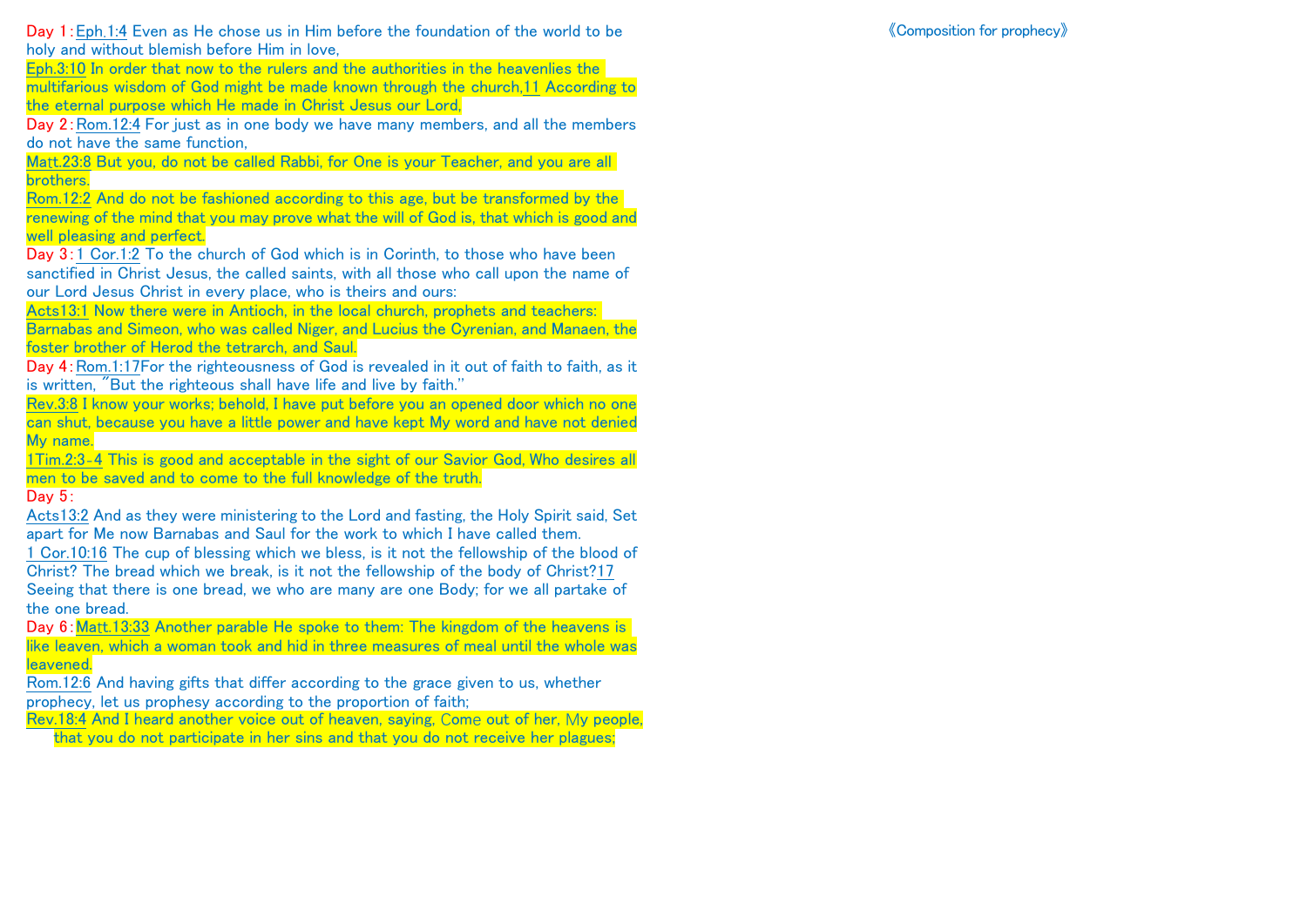## Experience $(1)$ : The church is the Body of Christ and not the human organization

One of the characteristics of the original church was that there was no hierarchy among the saved ones. They were all members one of another, coordinating mutually and serving together.

First, all the saved ones are brothers without any distinctions in rank. When the Lord was on the earth, He told the disciples clearly, "The rulers of the Gentiles lord it over them, and the great exercise authority over them. It shall not be so among you [that is, in the church]; but whoever wants to become great among you shall be your servant, and whoever wants to be first among you shall be your slave" (Matt. 20:25-27; 23:8-11).... All the believers are brothers on the same level; there are no distinctions involving some who are higher and some who are lower.

Second, all the believers are members of the Body of Christ; as such, they coordinate with each other on an equal level, and each of them fulfills his particular function. This is shown very clearly in Romans 12:4-5, 1 Corinthians 12:12-27, and Ephesians 4:16. Without exception, every saved one is a member of the Body of Christ.... As long as a person is saved, he is a member with a particular function in the church and should serve the Lord in coordination with all the saints.

Third, all the believers are priests to God. In the Old Testament, among the people of Israel there was a group who served as priests, and the rest of the Israelites were common people.... But in the New Testament, in the church, there is no longer such an intermediary class; rather, all the believers are priests to God, without any distinctions between the so-called clergy and laity. The normal condition is for all the people of God to be priests to Him.

Whereas idols are adversaries of God, the church is the testimony of God. If the church has idols, the nature of the church has been changed. This is a certain fact. From Acts 15:29 we can see that the original church forsook idols in a very thorough way.

In the original church there was no human opinion and no human system; instead, the believers completely allowed the Spirit to speak through the Scriptures. They allowed the Holy Scriptures of God to have their position, and they also allowed the Holy Spirit of God to have His position.

## For junior high and senior high school students

Please understand the following three items regarding the church.

- i) All the saved ones are brothers or sisters without any distinctions in rank.
- ii) All the believers are members of the Body of Christ and coordinate with each other, and each of them fulfills his particular function.

iii) All the believers are the priests of the gospel of the New Testament.

May you see these three regarding the church so that your church life will be adjusted and be uplifted! You are a brother/sister in the family of God. There may be distinctions in the function according to the growth of life, but there is no hierarchical relationship of human organization. This does not deny elder brother/sister leading and taking care of his/her younger brother/sister. This also does not deny the gifted member perfecting other saints. The elder brothers/sisters in church life and the gifted members pray for the new ones, such as the gospel friends, the newly saved ones, the saints who became weak and are not coming to the meeting, the seeking believers in Christianity, the ones who have just moved in, and your family members, and cherish, nourish, and perfect them through one on one shepherding. This kind of relationship is not like the relationship between a boss and a subordinate in the office.

In a family, there is a mutual relationship in love so that younger brother/sister also takes care of his/her elder brother/sister. They take care of each other. In the office, there is a promotion race, but in the family of God, the Body of Christ, there is no race but caring and nourishing each other in love. It is for all the Body building up of itself. You should practice your church life not according to man's opinion but according to God's word from your youth. Hallelujah!

Experience $(2)$ : The church life of the Lord's recovery must follow the pure revelation of the Bible

Although I had contact with Brother Nee's ministry in 1925, I did not come into the Lord's recovery in a full way until 1932. Since that time I have seen the recovery passing through a process of coming out of Christendom. Even today we have not come out of Christendom in a thorough way. We still have something of Christendom within us, even unconsciously. When we come to a meeting, we may expect a good speaker to speak to us. In nature, this is the element and cause of fallen Christendom. This is the evil element of Nicolaitanism, the Clergy-laity system, which the Lord hates (Rev. 2:6). Why do we not come to the meetings prepared to minister something? We may say that we are weak, but we are strong in expecting to listen to a good message. We may dislike going to a meeting where there is not a good speaker. This is the subtle element of the clergy-laity system still remaining within us.

The Lord's recovery is for bringing us out of this unscriptural system and back to the beginning of the pure practice of the church life according to the divine revelation.

Because of our standing for the pure church life, others have been offended. But what can we do? Paul said in Galatians 1:10, "If I were still trying to please men, I would not be a slave of Christ." If we were men-pleasers, we would not suffer persecution as Paul did. The history of the Lord's recovery is a history of coming out of and being outside of the present evil age. We have burned the bridges between us and Christianity, but some among us have tried to build a bridge to bring us back. We need to burn all the bridges. There should be no bridge between the local churches and Christianity. Everything should be after its kind. The denominations are after their kind, and the local churches should be after their kind. We should be what we are without compromise or pretense.

## For working young saints

In the church life of the Lord's recovery, the Bible is our one and only standard. Every activity in the church should follow the pure revelation of God's Word. Japanese culture, Chinese culture, Korean culture, Western culture, African culture, or culture of any kind is not to be followed. Because the church is the kingdom of God.

According to history, after World War II, the Christians in Korea did not fear the persecution and had kept the basic Christian faith (including dealing with idols thoroughly). However, the Christians in Japan were in fear of the persecution and compromised with the Japanese society. As a result, the gospel became very dominant in Korea, and one-quarter of the population became Christians. On the other hand, compromises in Japan had weakened the power of the gospel; the number of Christians is less than one percent of the population. The lesson here is that even if one can escape from the persecution of society, being afraid of the persecution and be halfway dedicated, your will eventually be considered as not genuine and be despised from the society.

You need to love the believers who have seeking hearts in Christianity and pray for them, and shepherd them. However, you need to completely reject the system of Christianity, especially the clergy-laity system of one person speaks and everyone listens. Such kind of system kills the functions of the members of the Body of Christ.

Even in the company, you should not be afraid of the surroundings and become timid. First, you should consider and understand what essential needs of the project you are engaged in and what is the ultimate goal. After that, do not account for the precedent, do it on a zero-based review, think boldly in faith about what you need to promote the project and speak. By doing this, you will be respected by your boss and colleagues. Amen!